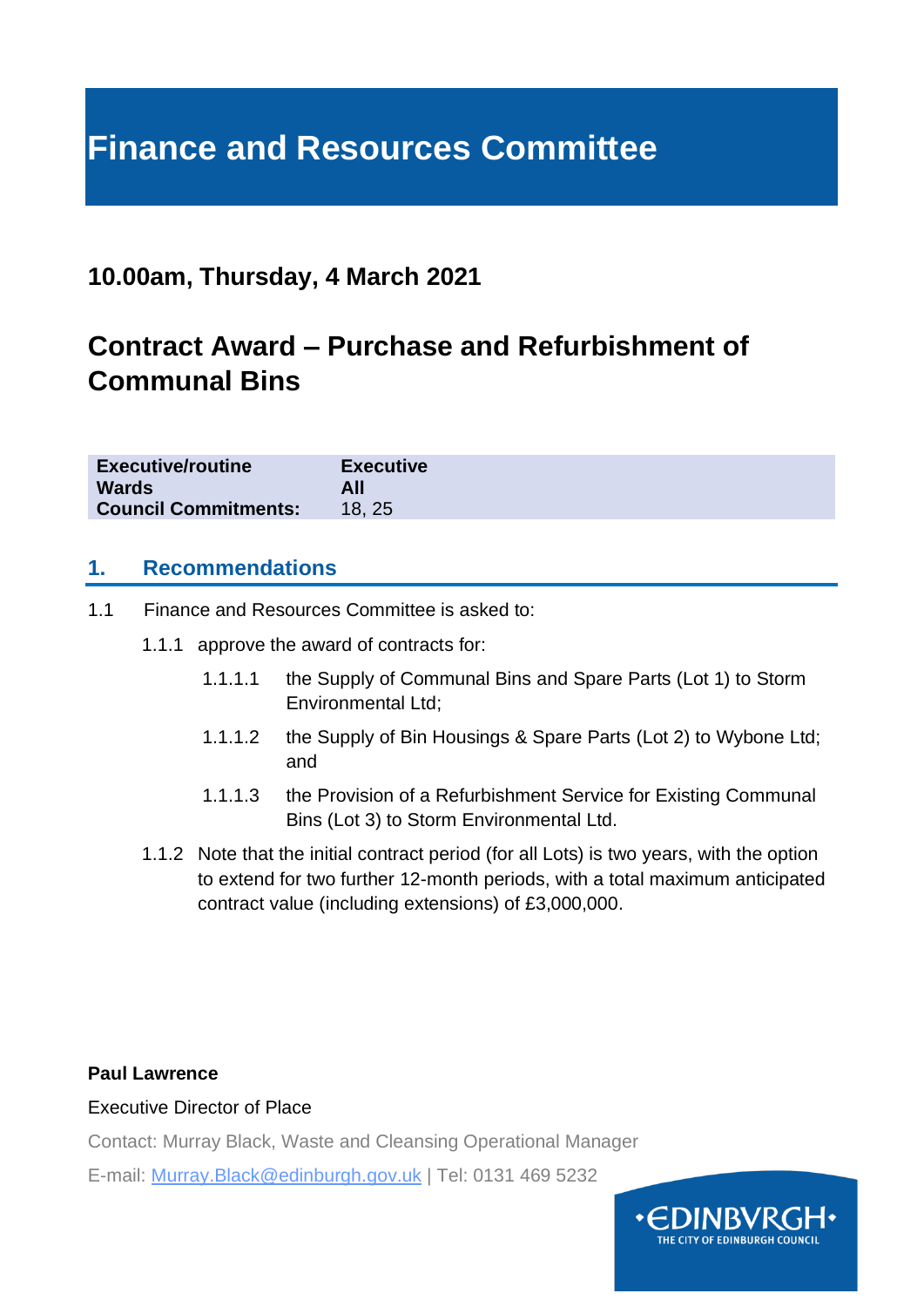**Report**

## **Contract Award – Purchase and Refurbishment of Communal Bins**

#### **2. Executive Summary**

2.1 Following a tendering exercise, this report seeks approval from the Finance and Resources Committee for the award of seven contracts for the provision, repair and refurbishment of communal bins. The total value of these contracts is expected to be £3,000,000 over the four-year duration of the contract (including extensions).

#### **3. Background**

- 3.1 The Communal Bin Review (CBR) is a city-wide project aiming to provide a fully integrated waste and recycling service, including access to mixed recycling and glass and food waste recycling, which is not currently widely available to flats and multi-occupancy properties.
- 3.2 As part of the CBR project, a review of the current communal bin stock is underway, inspecting and then (as required) relocating, refurbishing and replacing bins, with a view to providing fit for purpose and future proofed communal waste and recycling facilities. Where required additional communal bins and bin housings will be also be provided.
- 3.3 In order to provide the goods and services required for the project contracts for the supply of a range of items is required.
- 3.4 With a view to achieving value for money through economies of scale, it is intended that use of the contracts will extend beyond the CBR project for other Waste and Cleansing services (e.g. supply of spare parts, replacements for damaged bins, and provision of bins for new developments) throughout the contract period.

#### **4. Main report**

4.1 Commercial and Procurement Services (CPS) conducted a mini competition utilising the Scotland Excel (SXL) Framework for Recycle and Refuse Containers (Ref: 0117).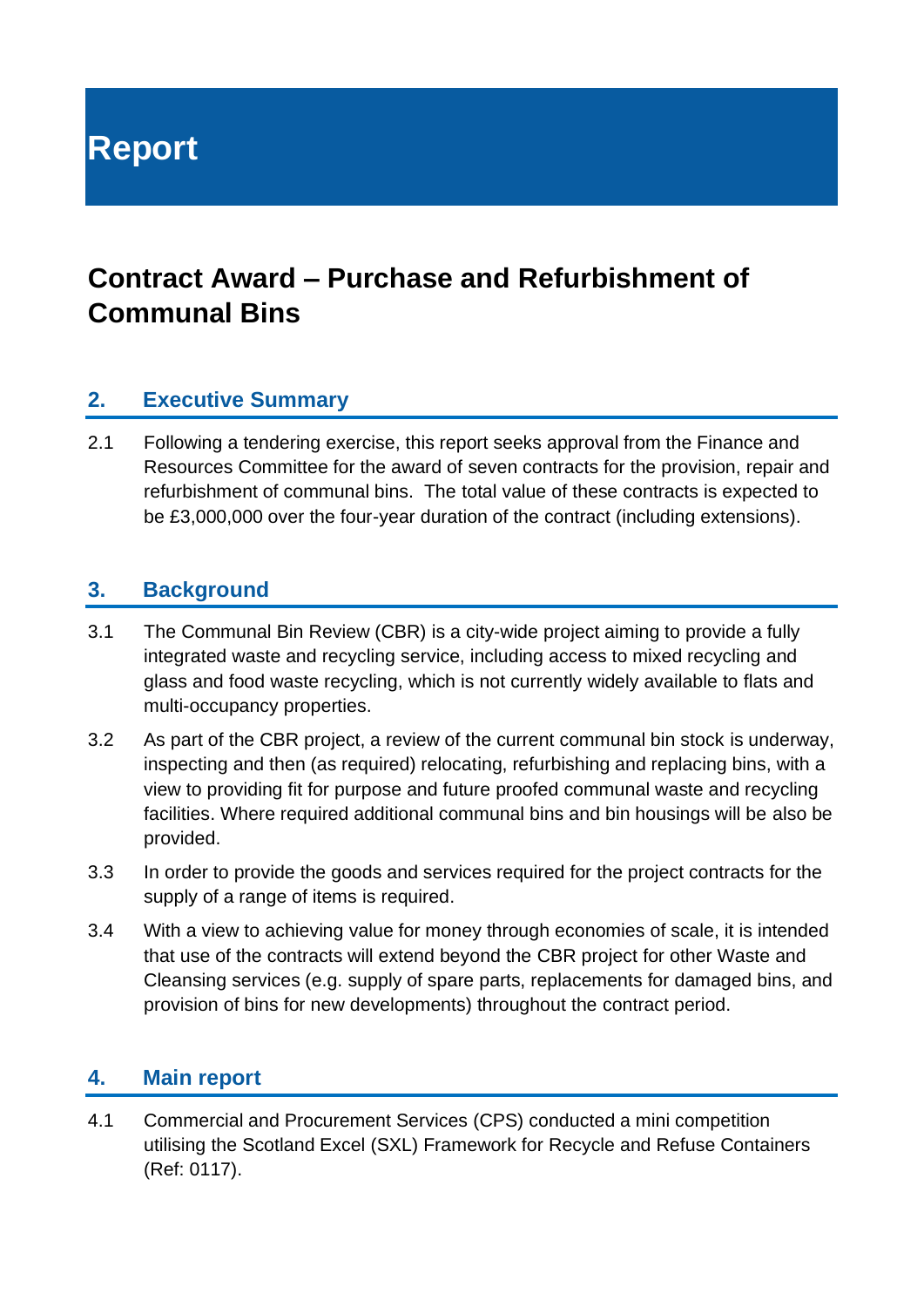- 4.2 Prior to their appointment to the SXL framework, all suppliers were pre-vetted to ensure that they satisfied the requirements necessary for the delivery of the goods and services, including consideration of financial probity (relating to insurance and financial standing), health and safety and environmental management.
- 4.3 With a view to making the opportunity accessible to as many SXL framework suppliers as possible, the contract opportunity was split into Lots as shown in the following table:

| Lot   | <b>Description</b>                                                                                                              |
|-------|---------------------------------------------------------------------------------------------------------------------------------|
| Lot 1 | Sub-Lot 1A – Supply of 1280L and 1100L black metal wheeled bin with black lid,<br>wider aperture & spare parts.                 |
|       | Sub-Lot 1B – Supply of 1280L and 1100L black metal wheeled bin with green<br>reverse lid with recycling aperture & spare parts. |
|       | Sub-Lot 1C - Supply of 1280L green reverse lid with recycling aperture to fit any<br>manufacturer's 1280L body bin.             |
|       | Sub-Lot 1D - Supply of 660L black metal wheeled bin with purple lid (for glass)<br>with twin brush aperture and spare parts.    |
|       | Sub-Lot 1E – Supply of 500L black metal wheeled bin with food waste grey lid<br>and spare parts.                                |
| Lot 2 | Supply of bin housings and spare parts.                                                                                         |
| Lot 3 | Provision of a refurbishment service for existing communal bins.                                                                |

- 4.4 On 16 December 2020, the Mini Competition Invitation was issued through the Public Contracts Scotland (PCS) portal, to the suppliers named on the relevant Lots of the aforementioned SXL framework, with a tender submission deadline of 20 January 2021.
- 4.5 Tenderers were invited to bid for each Lot/Sub-Lot and were advised that one supplier may be awarded the contract for one or more.
- 4.6 In order to identify the most economically advantageous tender(s) submissions were assessed on the basis of 20% Quality and 80% Cost. This Quality/Cost ratio was applied because there was limited flexibility to alter the originally tendered Quality/Cost Ratio in the SXL Framework Agreement, under which the mini competition was conducted. Also, the service specification was detailed, referencing regulated industry standards that all suppliers were expected to meet, therefore a higher emphasis on quality was not considered necessary
- 4.7 A summary of the tender and evaluation process is attached in Appendix 1 and the table below shows the weighted scores awarded to each tender following evaluation: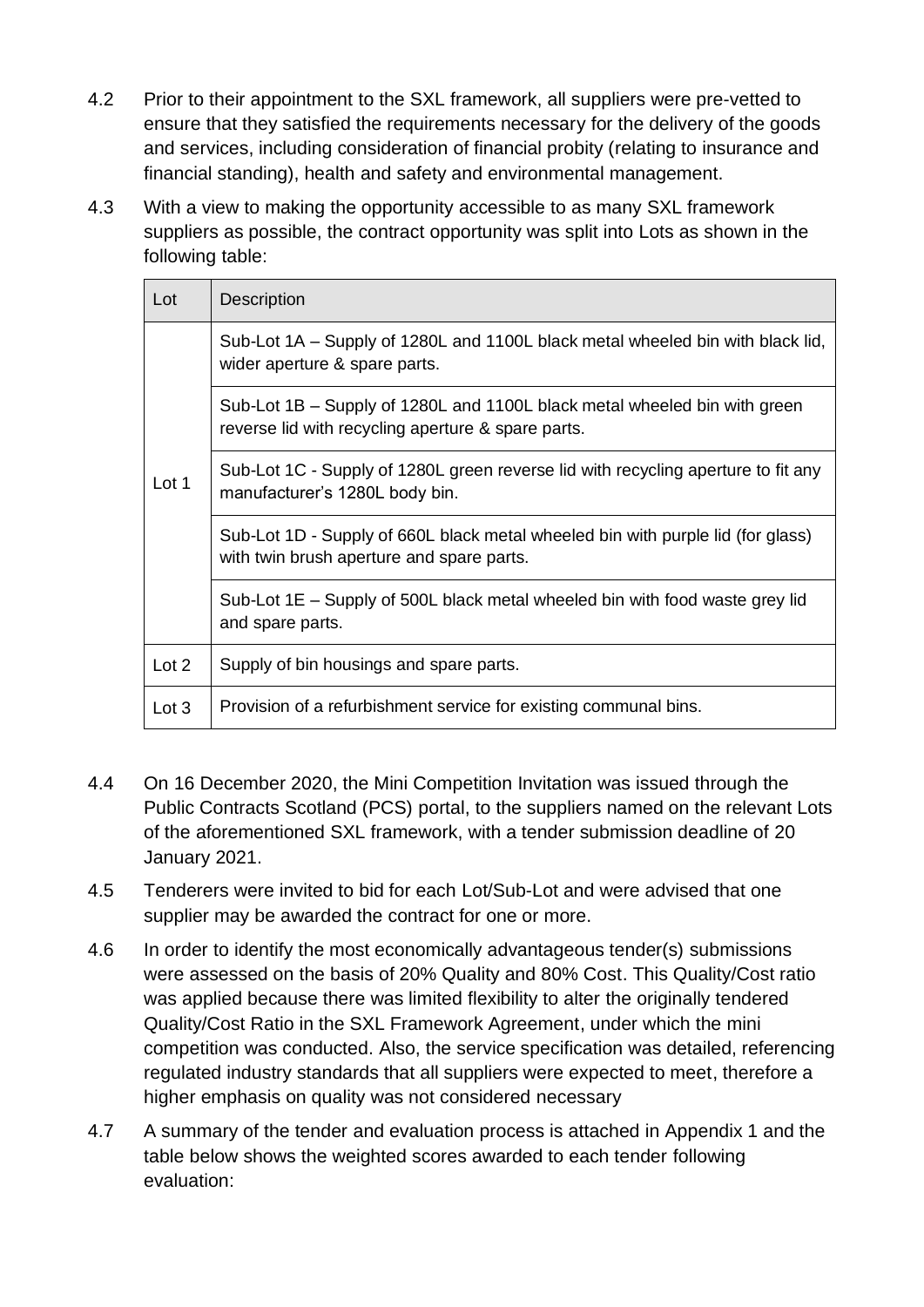| Lot    | <b>Tenderer</b>                | Cost<br>(Max. 80%) | Quality<br>(Max.20%) | Total | Ranking        |
|--------|--------------------------------|--------------------|----------------------|-------|----------------|
| Lot 1A | <b>Storm Environmental Ltd</b> | 80.00              | 16.00                | 96.00 | 1              |
|        | Tenderer <sub>2</sub>          | 67.39              | 15.00                | 82.39 | $\overline{2}$ |
| Lot 1B | <b>Storm Environmental Ltd</b> | 80.00              | 17.75                | 97.75 | 1              |
|        | Tenderer <sub>2</sub>          | 61.39              | 15.00                | 76.39 | $\overline{2}$ |
| Lot 1C | <b>Storm Environmental Ltd</b> | 80.00              | 17.75                | 97.75 | n/a            |
| Lot 1D | <b>Storm Environmental Ltd</b> | 80.00              | 17.75                | 97.75 | 1              |
|        | Tenderer <sub>2</sub>          | 63.23              | 15.00                | 78.23 | 2              |
| Lot 1E | <b>Storm Environmental Ltd</b> | 80.00              | 16.00                | 96.00 | 1              |
|        | Tenderer <sub>2</sub>          | 76.43              | 15.00                | 91.43 | 2              |
| Lot 2  | Wybone Ltd                     | 80.00              | 16.75                | 96.75 | n/a            |
| Lot 3  | <b>Storm Environmental Ltd</b> | 80.00              | 14.75                | 94.75 | n/a            |

- 4.8 With regards to Lot 3 (Provision of a Refurbishment Service for Existing Communal Bins), Storm Environmental Ltd propose a sub-contract solution whereby they intend to sub-contract the refurbishment element of the service to UK Container Maintenance Ltd (UKCM) who have the largest container refurbishment plant of its kind in the United Kingdom. Storm Environmental Ltd will retain overall responsibility for management of the contract. This solution was deemed to be acceptable as it offers:
	- 4.8.1 value for money (demonstrated by a comparison against informal pricing sought prior to commencement of the procurement process);
	- 4.8.2 continuity in terms of contract management; and
	- 4.8.3 continuity in terms of supply (Storm Environmental Ltd will supply lids and spare parts to UKCM for placement on refurbished bins and provide warranty cover on these part as a result).
- 4.9 In addition to the checks carried out for inclusion in the SXL framework, financial probity checks (relating to financial stability and insurance) have also been undertaken to confirm UKCM's suitability.

#### **5. Next Steps**

5.1 Subject to Committee approval, these contracts will commence on 22 March 2021. This will allow implementation of the CBR project to begin as well as assisting the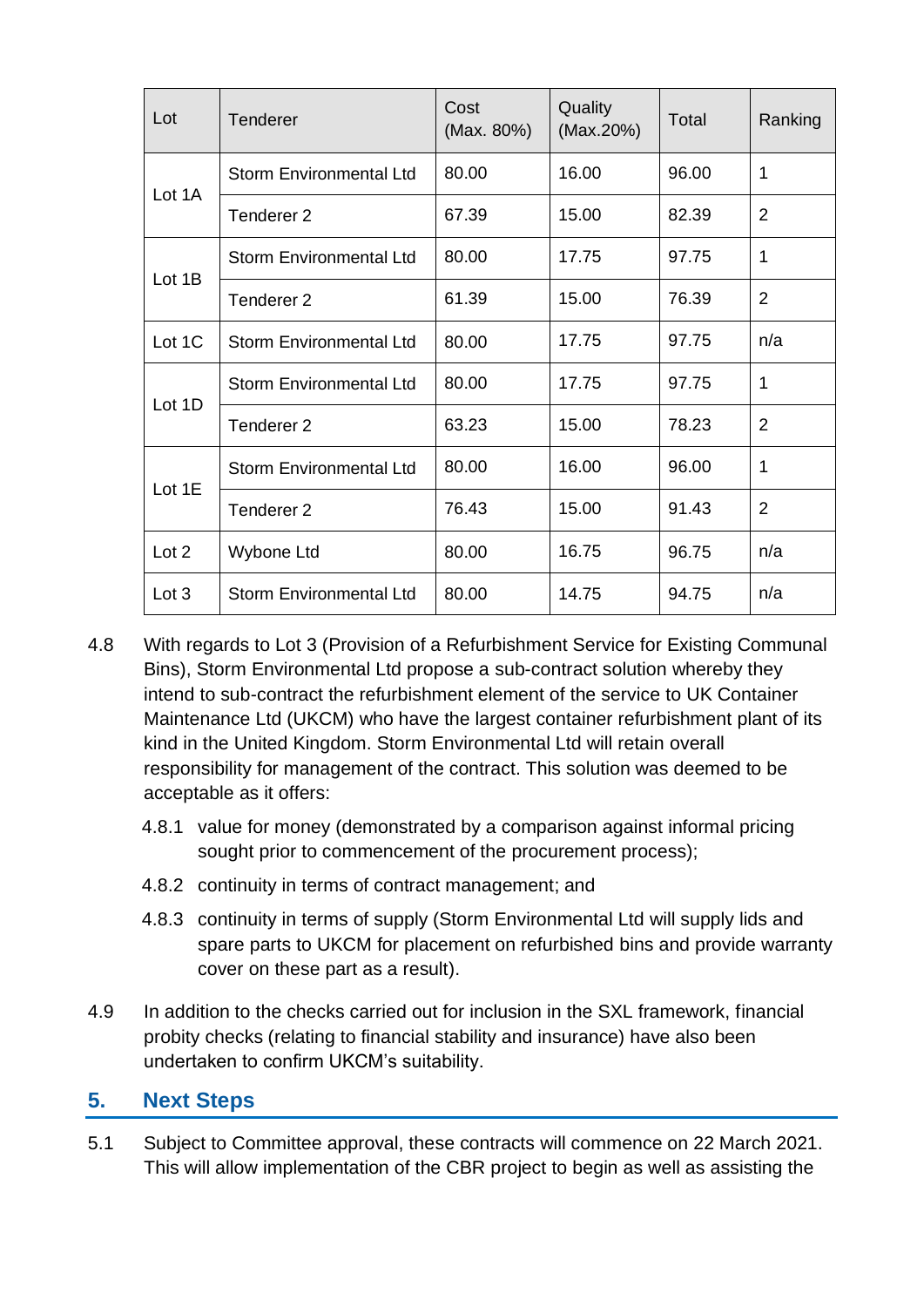Council in meeting its statutory obligations with regards to the collection, treatment and disposal of waste and recycling materials.

5.2 The Contracts and Grants Management team (CAGM) and the Contract Manager will ensure that effective contract management is delivered throughout the contract lifecycle. A Contract Management and Handover Report, detailing the necessary steps and measures, will be produced and agreed. It is envisaged that proactive contract management (to include robust monitoring of all appropriate management information, key performance indicators and budget/savings tracking) will assist in the delivery of an effective and efficient service for the City of Edinburgh throughout the duration of the contact.

#### **6. Financial impact**

- 6.1 The maximum anticipated contract value (total for all Lots/Sub-Lots) is estimated to be £3,000,000 over the maximum contract period (including potential extensions). This total includes a 3.3% uplift to allow for the potential variation in contract usage which may occur during the contract period. The cost of this will be met from the Waste and Cleansing budget.
- 6.2 It should be noted that the spend will be significantly higher in the first two years of the contracts and will then decrease once the CBR project is complete.
- 6.3 To calculate the contract value and estimated savings, estimated volumes were provided within the tender documentation (taking into account both projected CBR and business as usual usage).
- 6.4 Tendered prices were applied to the estimate volumes to establish an estimated total cost for each tender.
- 6.5 Tenderers were advised that the volumes provided were anticipated estimates only and not a guarantee of actual volumes, which may vary.
- 6.6 Prices tendered by the recommended suppliers represent an estimated overall saving of £428,283 across all of the Lots assuming the contract runs for four years.
- 6.7 In addition to the aforementioned benefits, further savings may be achieved as:
	- 6.9.1 Storm Environmental Ltd and Wybone Ltd have offered a blanket percentage discount against SXL dashboard pricing for spare parts of 10% and 25% respectively; and
	- 6.9.2 Storm Environmental Ltd are offering the opportunity to purchase refurbished bins (under Lots 1A, 1B and 1E) at a lower price (subject to availability)
- 6.8 During the contract period the Contract Manager will be responsible for the tracking "actual" savings, which will be dependent on contract usage.
- 6.9 The costs associated with procuring the proposed contract are estimated to be between £10,000 and £20,000.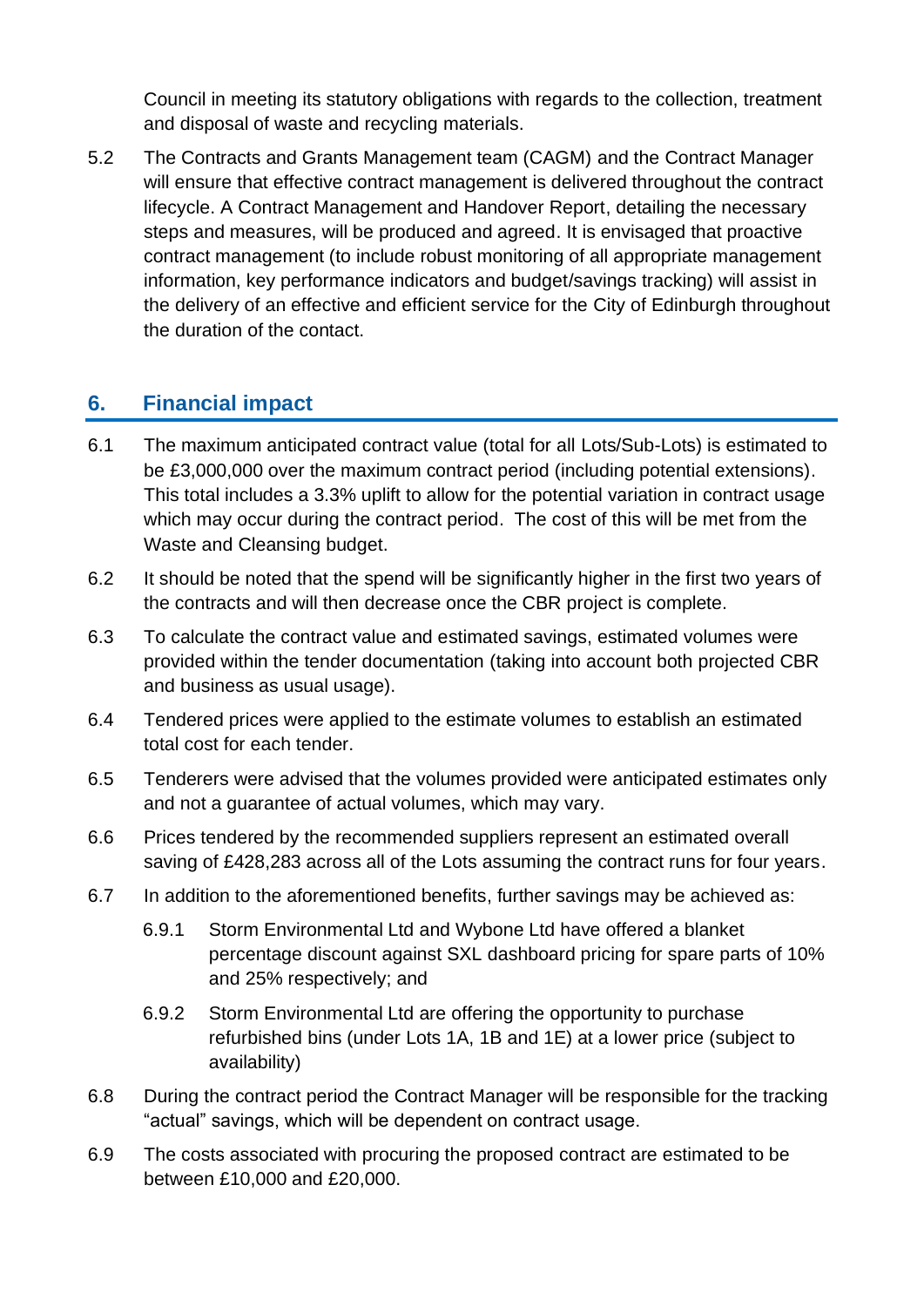### **7. Stakeholder / Community Impact**

- 7.1 The citywide CBR project will affect around half of the city's residents and the following engagement was undertaken prior to commencement of the procurement process:
	- 7.1.1 Elected Member and Internal Stakeholder Engagement As reported to the Transport and Environment Committee on [5 December 2019,](https://democracy.edinburgh.gov.uk/documents/s11595/7.6%20-%20Communal%20Bin%20Enhancement%20Update%20TE%20Dec%202019%20EM%20Final.pdf) a 'Show Case' of communal bins was held at the Seafield Depot for Elected Members and Internal Stakeholders. The event included a presentation on the progress and next steps project and different types of communal bins, bin housings and screens were displayed. In total around 30 people attended. Feedback from this was collated and incorporated into the specification which was approved by Transport and Environment Committee on [27 February 2020;](https://democracy.edinburgh.gov.uk/documents/s14507/Item%207.5%20-%20Communal%20Bin%20Enhancement.pdf) and
	- 7.1.2 Community Engagement As reported to the Transport and Environment Committee on [12 November 2020,](https://democracy.edinburgh.gov.uk/documents/s28757/6.1%20-%20Business%20Bulletin%2012%20November_Final.pdf) Changeworks and the Council's Waste and Cleansing Team collaborated to deliver a series of on-street community engagement events across Edinburgh to inform the public about planned improvements to their waste and recycling service as part of the Council's CBR project. In addition, a "Residents' of Edinburgh" Communal Recycling Consultation was carried out by Changeworks in 2018 and reported to Transport and Environment Committee on [9 August 2018.](https://democracy.edinburgh.gov.uk/Data/Transport%20and%20Environment%20Committee/20180809/Agenda/item_711_-_enhancing_communal_bin_collections_-_update_following_trial_to_implement_every_other_day_collec.pdf)
- 7.2 Concept Testing was also undertaken as detailed within the following two reports:
	- 7.2.1 Albert Street Concept Testing which was reported to Transport and Environment Committee on [20 June 2019](https://democracy.edinburgh.gov.uk/Data/Transport%20and%20Environment%20Committee/20190620/Agenda/item_711_-_communal_bin_enhancement_update.pdf) (Appendix 4); and
	- 7.2.2 Concept testing monitoring summary which was included in the update report on 5 December 2019 (Appendix 1).
- 7.3 The award of these contracts will contribute to the realisation of Council Commitments numbers 18 (improve Edinburgh's air quality and reduce carbon emissions) and 25 (increase recycling to 60% from 46% during the lifetime of the administration).
- 7.4 Both of the recommended suppliers have committed to provide Community Benefits. Examples of community benefits offered include donations to a local food bank, community engagement events and working with schools to offer work experience. Community benefit delivery will be monitored throughout the life of the contract.
- 7.5 Both recommended suppliers have also confirmed that they intend to pay workers (including any agency or sub-contractor workers) the Real Living Wage (as has UKCM).
- 7.6 There are no negative impacts on carbon, adaption to climate change and sustainable development arising directly from this report. Improvement in the quality of the waste and cleansing services will contribute towards reducing the amount of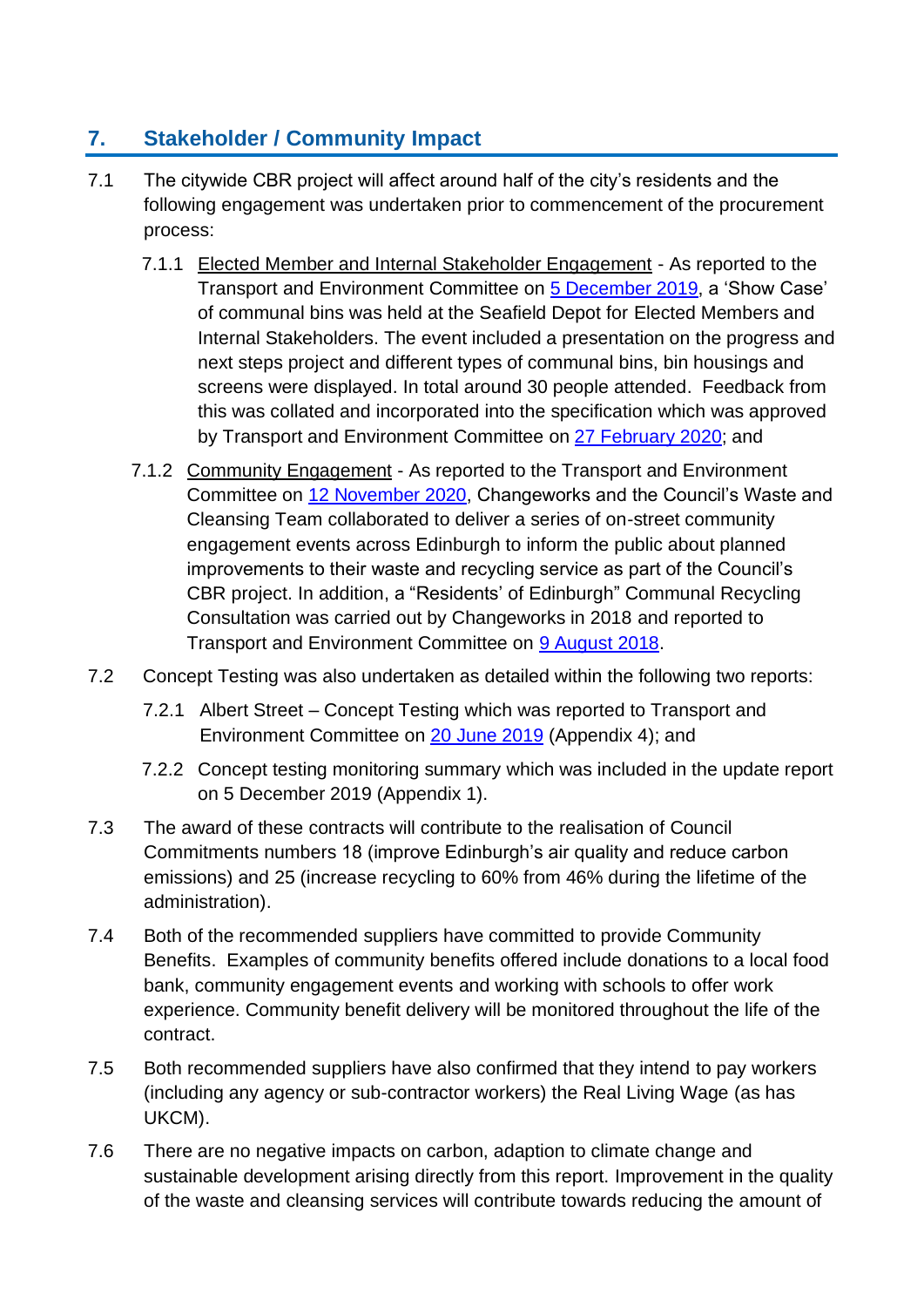waste disposed of to landfill or energy recovery, increasing the amount of recycling and improving the quality of Edinburgh's local environment. In addition, increasing the amount of waste recycled is expected to support delivery of the Council's carbon reduction target.

7.7 The procurement process followed is compliant with all relevant regulations as well as the Council's Contract Standing Orders. The risk of legal challenge relating to this procurement has therefore been minimised.

#### **8. Background reading/external references**

8.1 None.

#### **9. Appendices**

9.1 Appendix 1 – Summary of Tendering and Tender Evaluation Processes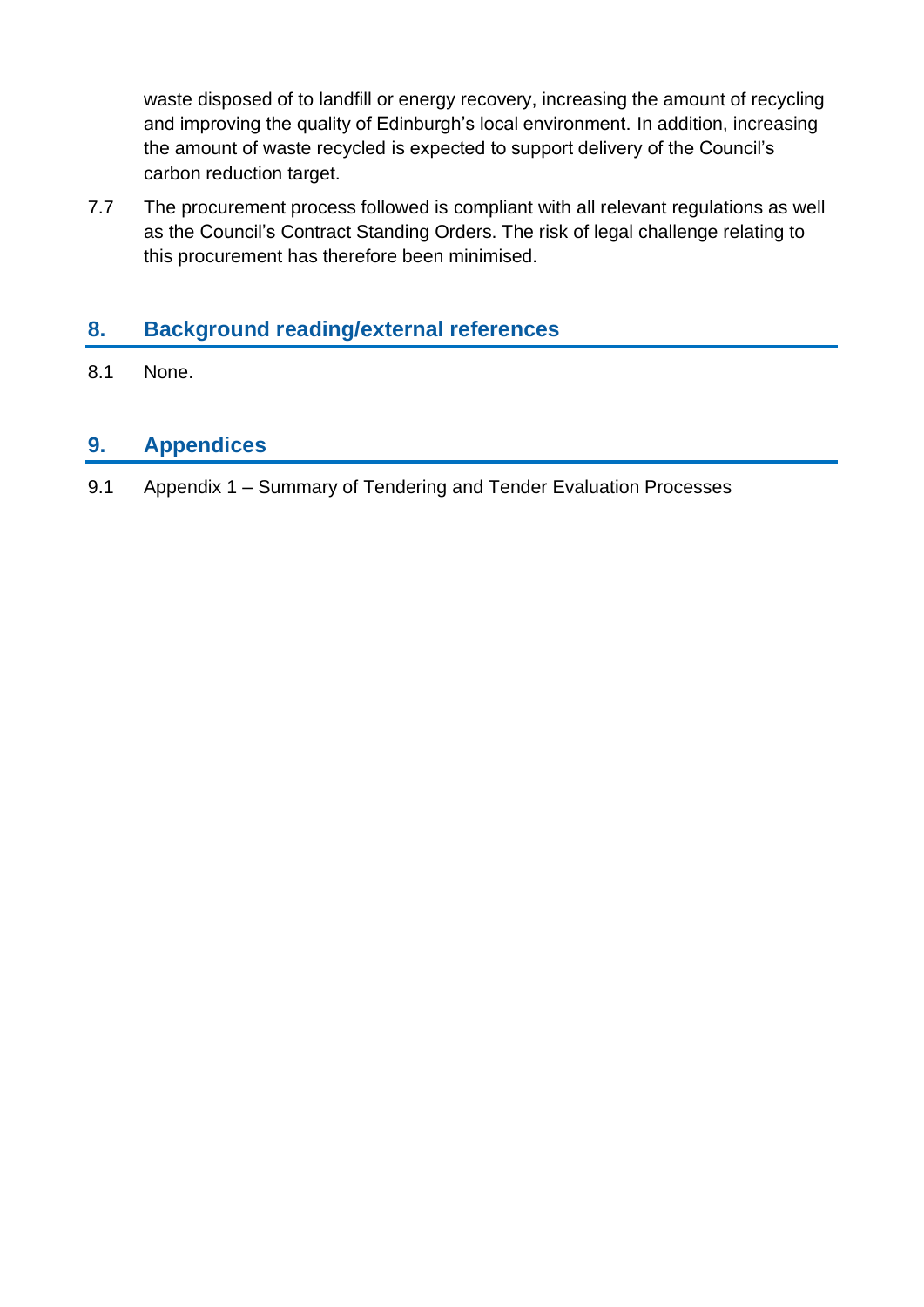## **Appendix 1 - Summary of Tendering and Tender Evaluation Processes**

| <b>Contract</b>                                                                   | Purchase and Refurbishment of Communal Bins<br>ref: CT0858                                                    |                                |  |  |
|-----------------------------------------------------------------------------------|---------------------------------------------------------------------------------------------------------------|--------------------------------|--|--|
| <b>Contract period (including</b><br>any extensions)                              | 22 March 2021 to 21 March 2023 with two optional twelve-<br>month extensions $(2 + 1 + 1)$                    |                                |  |  |
| <b>Maximum Anticipated</b><br><b>Contract Value (including any</b><br>extensions) | £3,000,000                                                                                                    |                                |  |  |
| <b>Procurement Route Chosen</b>                                                   | Mini Competition utilising the Scotland Excel Framework for<br>Recycle and Refuse Containers (Ref: 0117)      |                                |  |  |
|                                                                                   | Lot 1A                                                                                                        | $\overline{2}$                 |  |  |
|                                                                                   | Lot 1B                                                                                                        | $\overline{2}$                 |  |  |
| <b>Tenders Returned</b>                                                           | Lot 1C                                                                                                        | 1                              |  |  |
|                                                                                   | Lot 1D                                                                                                        | $\overline{2}$                 |  |  |
|                                                                                   | Lot 1E                                                                                                        | $\overline{2}$                 |  |  |
|                                                                                   | Lot 2                                                                                                         | 1                              |  |  |
|                                                                                   | Lot 3                                                                                                         | $\mathbf{1}$                   |  |  |
|                                                                                   | Lot 1 A to E                                                                                                  | <b>Storm Environmental Ltd</b> |  |  |
| <b>Recommended Suppliers</b>                                                      | Lot 2                                                                                                         | Wybone Ltd                     |  |  |
|                                                                                   | Lot 3                                                                                                         | <b>Storm Environmental Ltd</b> |  |  |
| <b>Price / Quality Ratio</b>                                                      | Price 80%                                                                                                     | Quality 20%                    |  |  |
| <b>Price / Quality Ratio Rationale</b>                                            | Ratio established by Scotland Excel at framework level                                                        |                                |  |  |
|                                                                                   | <b>Quality Criteria</b>                                                                                       | Weighting                      |  |  |
|                                                                                   | <b>Product Offered</b>                                                                                        | 35%                            |  |  |
| <b>Evaluation Criteria and</b><br>Weightings<br>(Lots 1 & 2)                      | <b>Product Quality &amp; Warranty</b><br>(including replacement<br>policy)                                    | 25%                            |  |  |
|                                                                                   | Product Lead Time &<br>Delivery (including potential<br>Brexit Impact on delivery and<br>related contingency) | 25%                            |  |  |